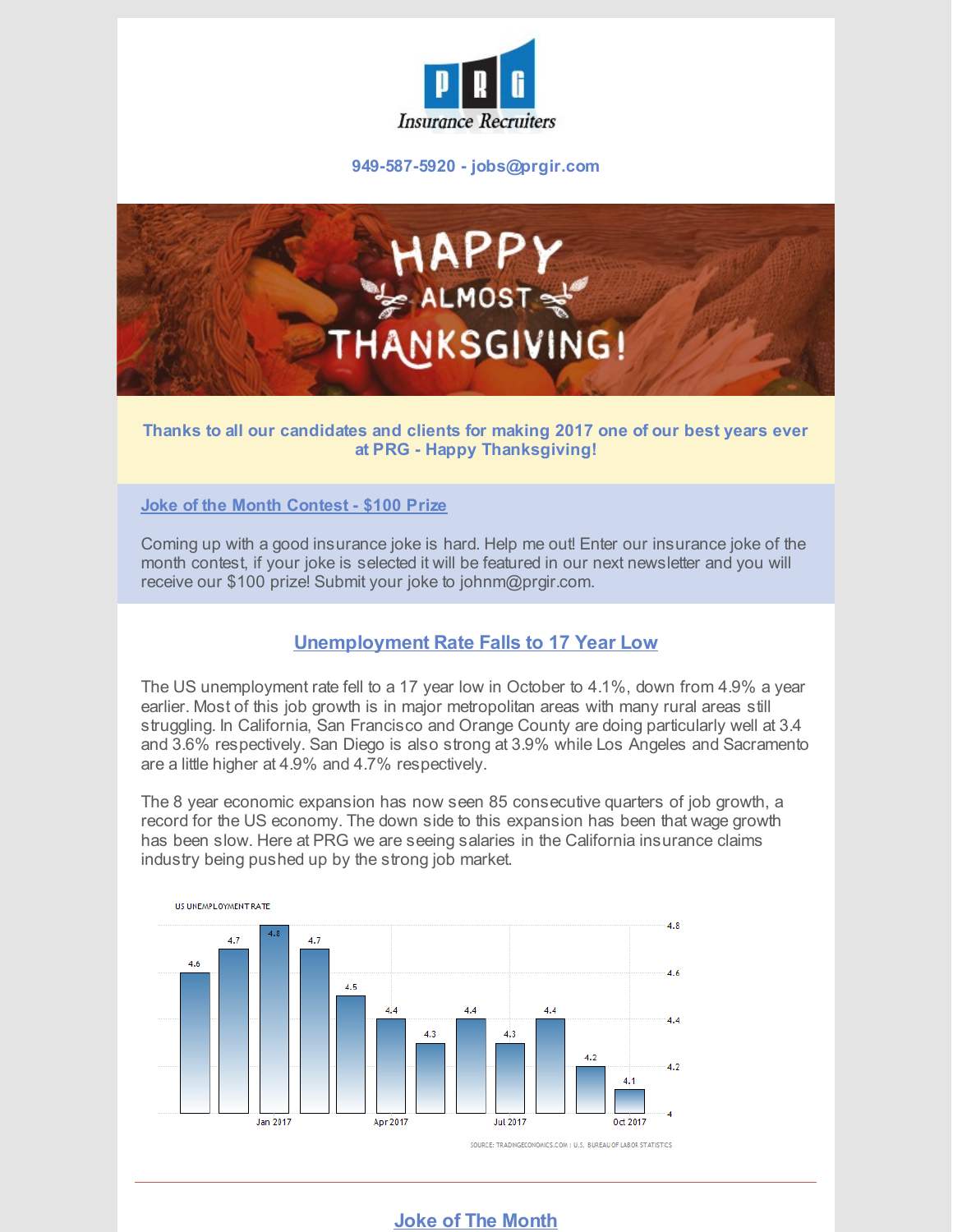A lawyer and an engineer were fishing in the Caribbean. The lawyer said, "I'm here because my house burned down, and everything I owned was destroyed by the fire. The insurance company paid for everything."

"That's quite a coincidence," said the engineer. "I'm here because my house and all my belongings were destroyed by a flood, and my insurance company also paid for everything."

The puzzled lawyer asked, "How do you start a flood?"





**Click on the links to Apply and for Job Details**

Large Loss Property Adjuster - [Southern](http://prgir.com/direct-hire-large-loss-property-adjuster/) Cal

Sr. Property Adjuster -**[Sacramento](http://prgir.com/sr-property-adjuster-sacramento/)** 

Property Claims Manager - [Pasadena](http://prgir.com/property-claims-manager/)

WC [Examiner](http://prgir.com/wc-examiner-camarillo/) - Camarillo

WC [Examiner](http://prgir.com/wc-examiner-orange/) - Orange

WC [Examiner](http://prgir.com/wc-examiner-riverside/) - Riverside

WC Examiner - Rancho **[Cucamonga](http://prgir.com/wc-examiner-rancho-cucamonga/)** 

Temp WC [Examiner](http://prgir.com/temp-wc-examiner-glendale/) - Glendale

Work Comp Lien [Adjuster](http://prgir.com/work-comp-lien-adjuster-los-angeles/) - Los **Angeles** 

WC [Supervisor](http://prgir.com/wc-supervisor-for-self-insured-co-redondo-beach/) - Redondo Beach

WC [Specialist](http://prgir.com/wc-specialist-redondo-beach/) - Redondo Beach

GL [Adjuster](http://prgir.com/gl-adjuster-orange/) - Orange

Temp Auto [Adjuster](http://prgir.com/temp-auto-bi-adjuster/) - San Diego



## **Deadliest Wildfires in California History**

The 2017 Wine Country Fires killed 43 people, making 2017 the deadliest fire season in California history. Nearly 9,000 structures were destroyed and insured losses will likely top \$3 billion.

Houses are increasingly being built in high hazard fire areas in California, making wildfires more destructive both in terms of lives lost and property damage caused.